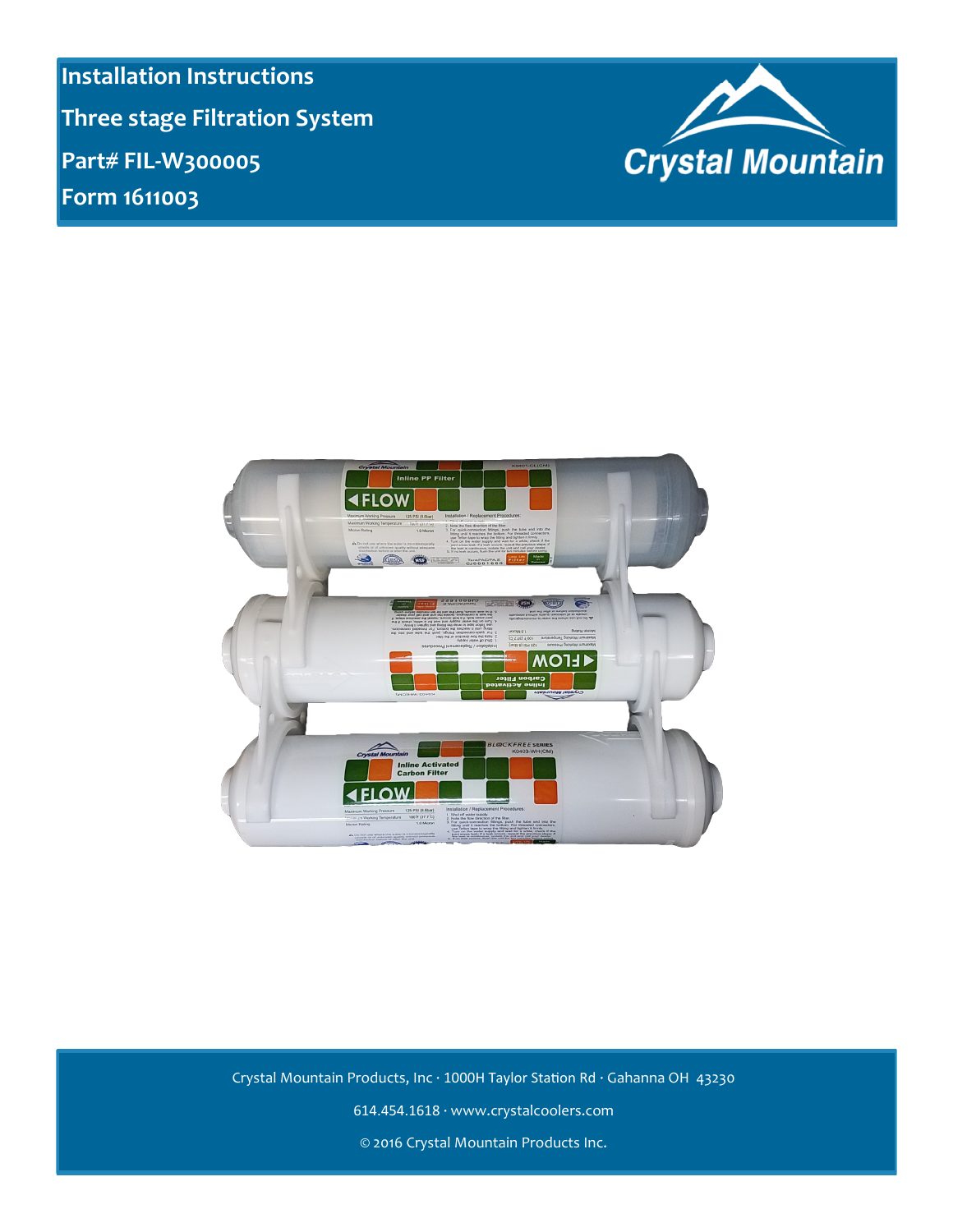## **FIL-W300005**

Your FIL-W300005 kit includes a Three Stage Filtration System with installation hardware. Crystal Mountain Products Inc. is not responsible for any damage that may occur during the installation of this kit. These instructions are for informational purposes only and the kit should only be installed by a qualified technician.

Included in this kit:

Three Stage Filtration Kit Pt# FIL-W300005



6x 1/4" x 1/4" NPT Elbow

2x Filter Mounting Clips Pt# POU-A300003



2x Mounting Screws Pt# FAS-W300001



6x 1/4" Quick Connect Locking Clip Pt# POU-A300001

2x Installation Tubing Pt# POU-A300004

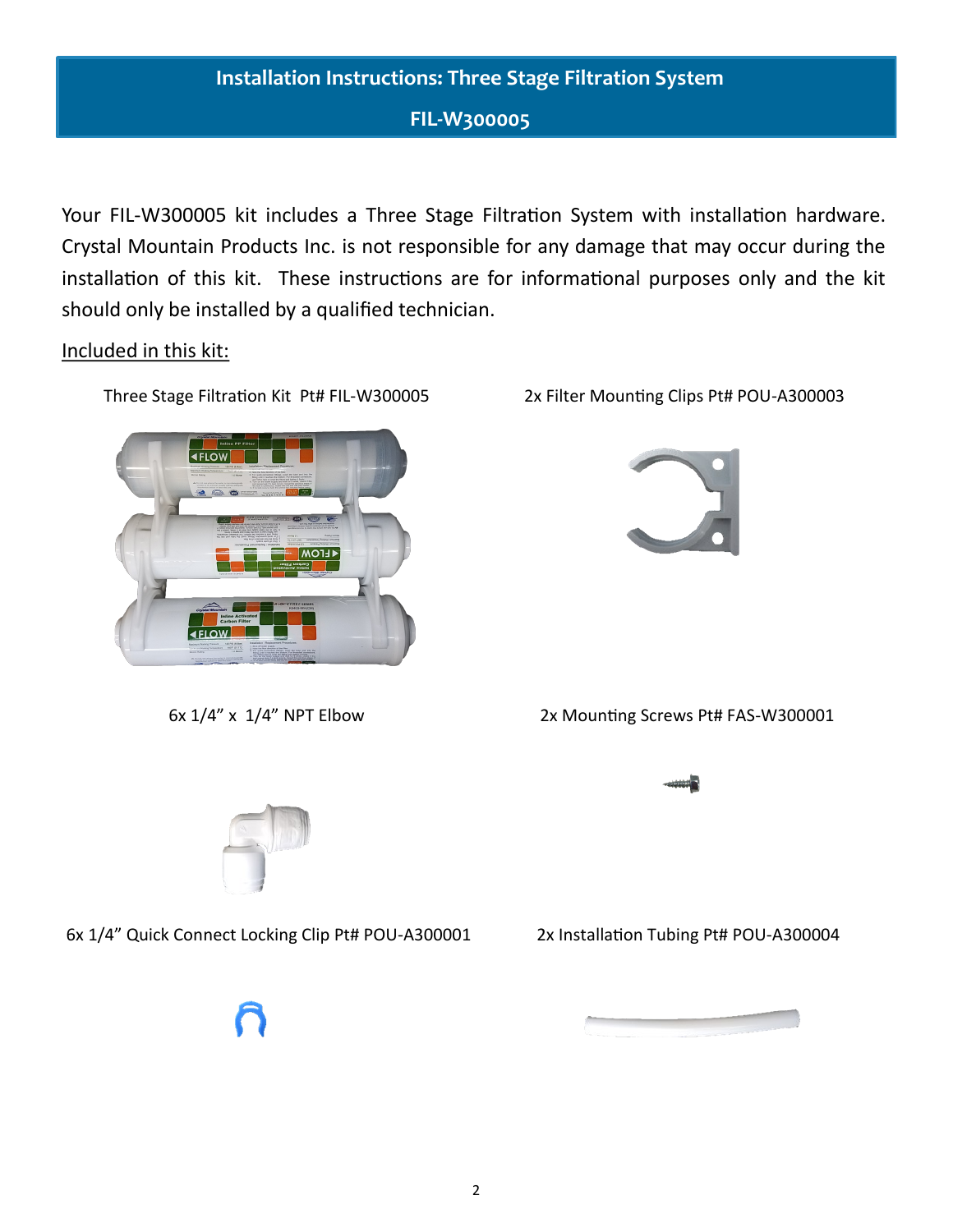## **FIL-W300005**

- 1. Unpack both the Crystal Pro Water Dispenser and the filtration kit. Remove the filter access door on the Crystal Pro by pulling on the release handle located just below the drip tray.
- 2. Install the filter mounting clips with the screws supplied in the filter kit. For best results use the mounting holes on the filter mounting plate as shown below.

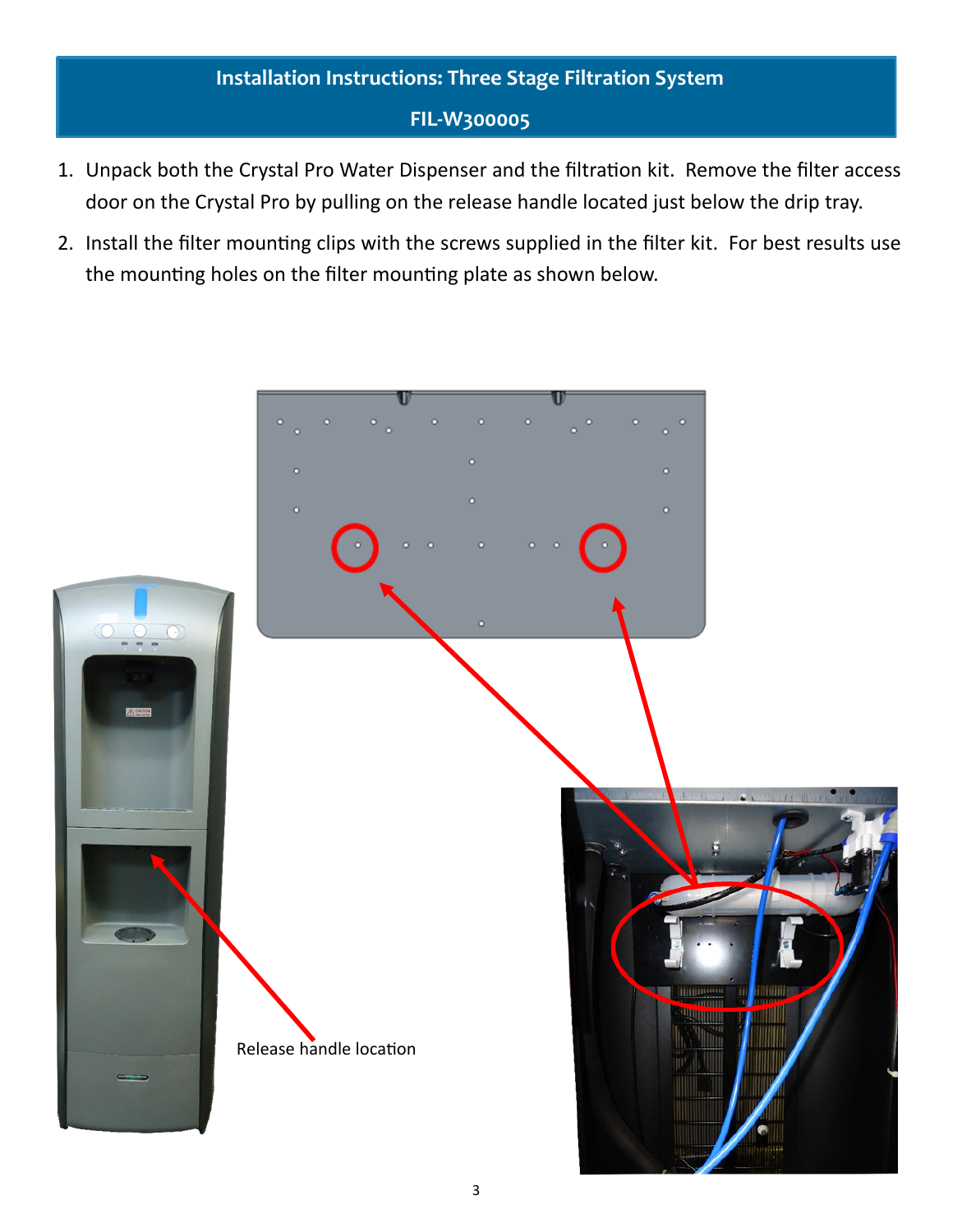## **FIL-W300005**

3. Assemble the elbow fittings included with your kit. Be careful not to over tighten these fittings. Note that the pre-filter and the post carbon filter fittings are 90° from each other as shown below. This will help to prevent side loading on the fitting during the product water connection step of these instructions.



4. Your Crystal Pro is supplied with enough product water tubing for this installation. Cut the zip tie and uncoil the tubing. Find the midpoint of the tubing and cut for the filter connection. Be sure to use the proper tubing cutter when making this cut and ensure that the tubing is free of flash and cut square before using.



CAUTION: All connections must have the supplied locking clips installed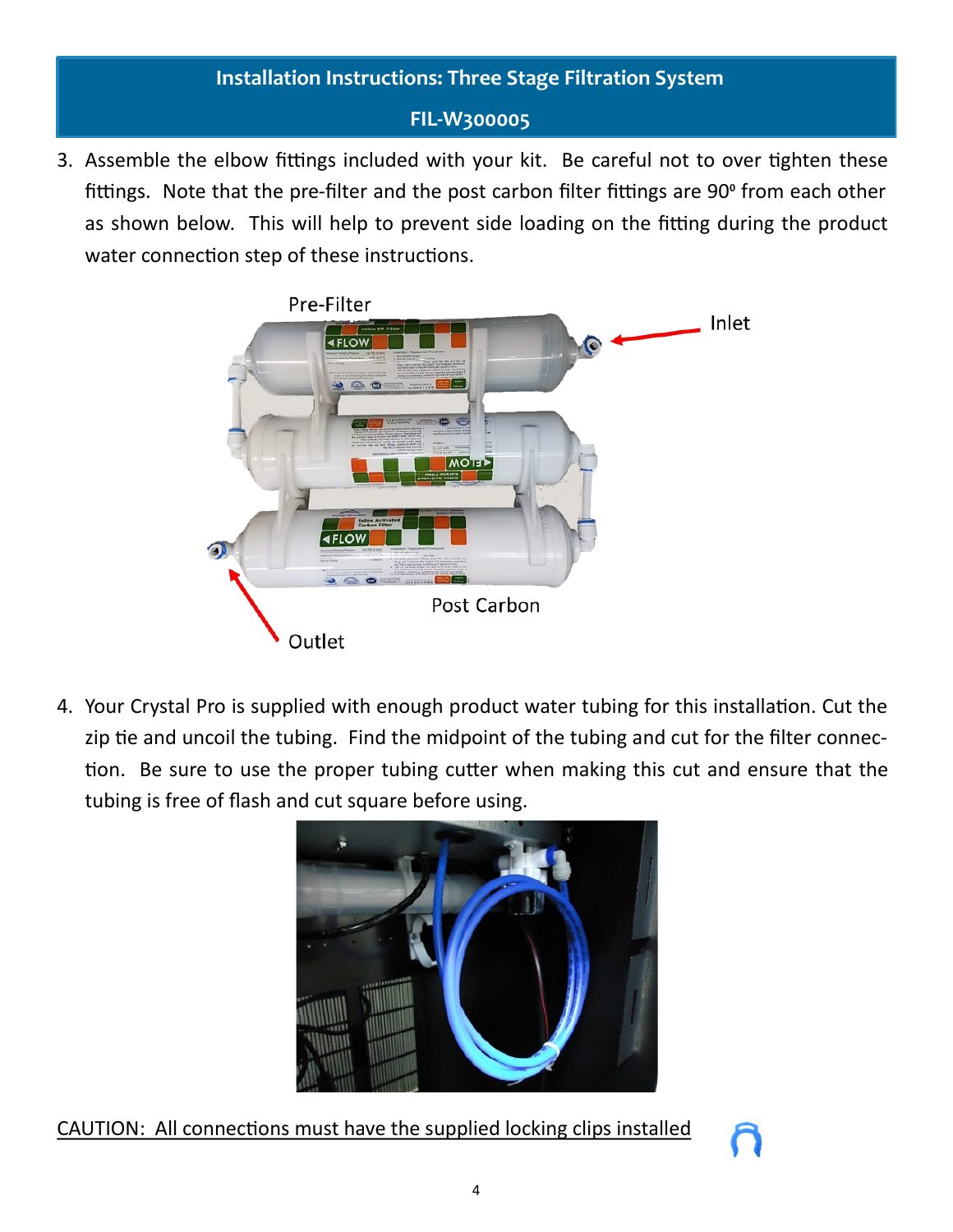## **FIL-W300005**

5. After all tubing, fittings, connections, and flow directions are verified on the filter kit, inspect for damage before attaching the product water tubing to the filter kit as shown below. Be sure to follow the inlet and outlet direction as outlined in these instructions. Install filter set to the filter clips inside the Crystal Pro as shown below.



Your Crystal Pro Water Dispenser is supplied with a electronic leak detector. If excess water has accumulated around the base, the leak detector will need to be completely dried before proper operation. The sensor is located just in front of the right front compressor foot.

A pressure regulator must be installed for this installation with a set point no higher then 65

PSIG Place cooler in service by connecting water supply and electrical supply as outlined in the Crystal Pro installation instructions, check for leaks and replace filter access door by pushing it down and back into place.